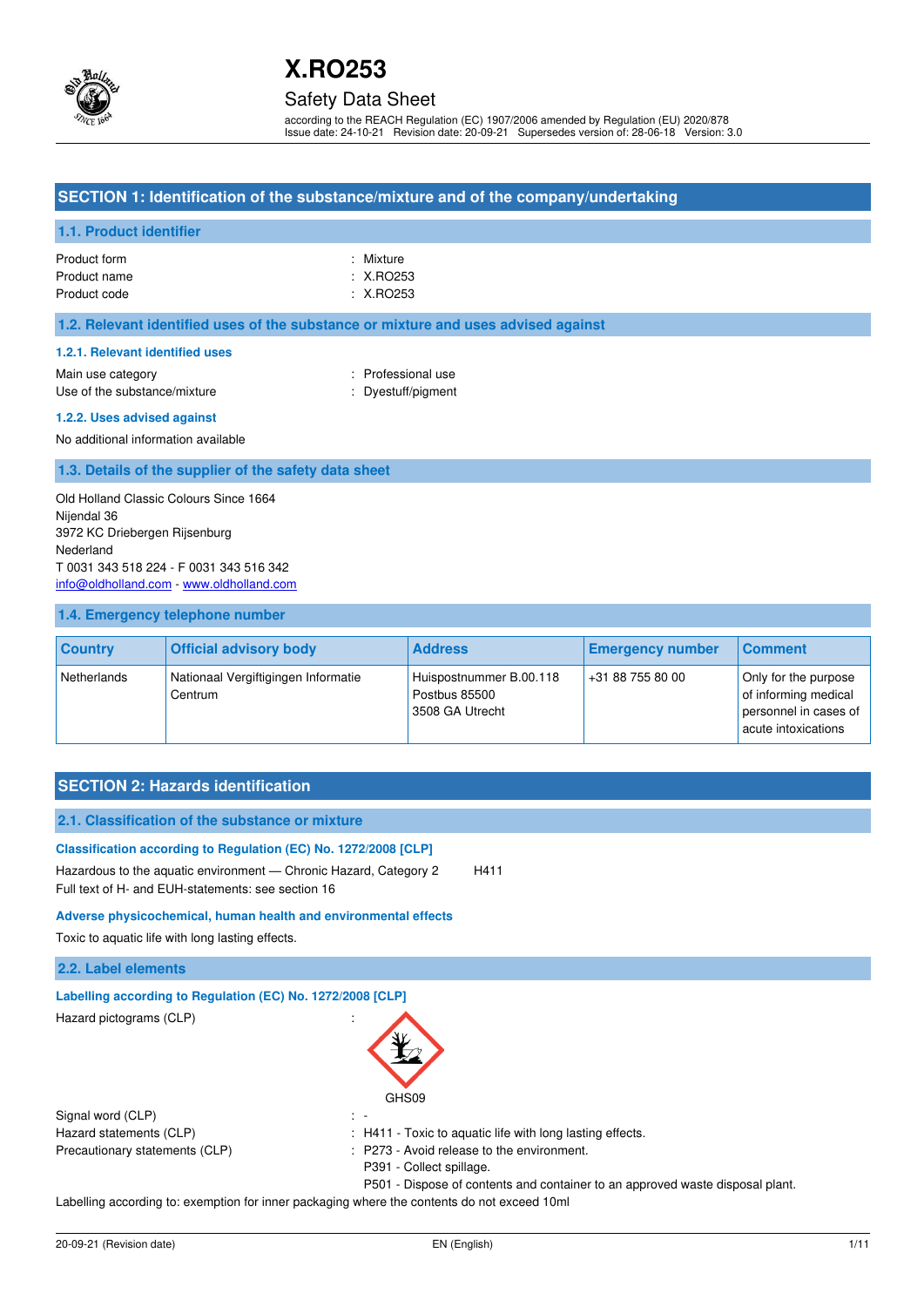## Safety Data Sheet

according to the REACH Regulation (EC) 1907/2006 amended by Regulation (EU) 2020/878

### **No labelling required**

## **2.3. Other hazards**

This substance/mixture does not meet the PBT criteria of REACH regulation, annex XIII This substance/mixture does not meet the vPvB criteria of REACH regulation, annex XIII

The mixture does not contain substance(s) included in the list established in accordance with Article 59(1) of REACH for having endocrine disrupting properties, or is not identified as having endocrine disrupting properties in accordance with the criteria set out in Commission Delegated Regulation (EU) 2017/2100 or Commission Regulation (EU) 2018/605

## **SECTION 3: Composition/information on ingredients**

### **3.1. Substances**

### Not applicable

## **3.2. Mixtures**

| <b>Name</b>                                                                                                                                                                                                                                                                        | <b>Product identifier</b>                                                                               | $\frac{1}{2}$ | <b>Classification according to</b><br>Regulation (EC) No. 1272/2008<br>[CLP] |
|------------------------------------------------------------------------------------------------------------------------------------------------------------------------------------------------------------------------------------------------------------------------------------|---------------------------------------------------------------------------------------------------------|---------------|------------------------------------------------------------------------------|
| zinc oxide<br>$\Box$ . If the set of the constant $\Box$ is the contract of the constant of $\Box$ and $\Box$ and $\Box$ and $\Box$ and $\Box$ and $\Box$ and $\Box$ and $\Box$ and $\Box$ and $\Box$ and $\Box$ and $\Box$ and $\Box$ and $\Box$ and $\Box$ and $\Box$ and $\Box$ | CAS-No.: 1314-13-2<br>EC-No.: 215-222-5<br>EC Index-No.: 030-013-00-7<br>REACH-no: 01-2119463881-<br>32 | $20 - 25$     | Aquatic Acute 1, H400<br>Aquatic Chronic 1, H410                             |

Full text of H- and EUH-statements: see section 16

| <b>SECTION 4: First aid measures</b>   |                                                                                                                                                                           |  |  |
|----------------------------------------|---------------------------------------------------------------------------------------------------------------------------------------------------------------------------|--|--|
| 4.1. Description of first aid measures |                                                                                                                                                                           |  |  |
| First-aid measures general             | : Never give anything by mouth to an unconscious person. If medical advice is needed, have<br>product container or label at hand.                                         |  |  |
| First-aid measures after inhalation    | : Remove person to fresh air and keep comfortable for breathing. Call a POISON<br>CENTER/doctor if you feel unwell.                                                       |  |  |
| First-aid measures after skin contact  | : Take off contaminated clothing. Wash skin with plenty of water. If skin irritation or rash<br>occurs: Get medical advice/attention.                                     |  |  |
| First-aid measures after eye contact   | : Rinse eyes with water as a precaution. Remove contact lenses, if present and easy to do.<br>Continue rinsing. If eye irritation persists: Get medical advice/attention. |  |  |
| First-aid measures after ingestion     | : Rinse mouth. Do not induce vomiting without medical advice. Call a POISON<br>CENTER/doctor if you feel unwell.                                                          |  |  |

**4.2. Most important symptoms and effects, both acute and delayed** 

## No additional information available

**4.3. Indication of any immediate medical attention and special treatment needed** 

Treat symptomatically.

| <b>SECTION 5: Firefighting measures</b>                        |                                                                                              |  |
|----------------------------------------------------------------|----------------------------------------------------------------------------------------------|--|
| 5.1. Extinguishing media                                       |                                                                                              |  |
| Suitable extinguishing media<br>Unsuitable extinguishing media | : Water spray. Dry powder. Foam. Carbon dioxide. Sand.<br>: Do not use a heavy water stream. |  |
| 5.2. Special hazards arising from the substance or mixture     |                                                                                              |  |
| Fire hazard                                                    | Presents no particular fire or explosion hazard.                                             |  |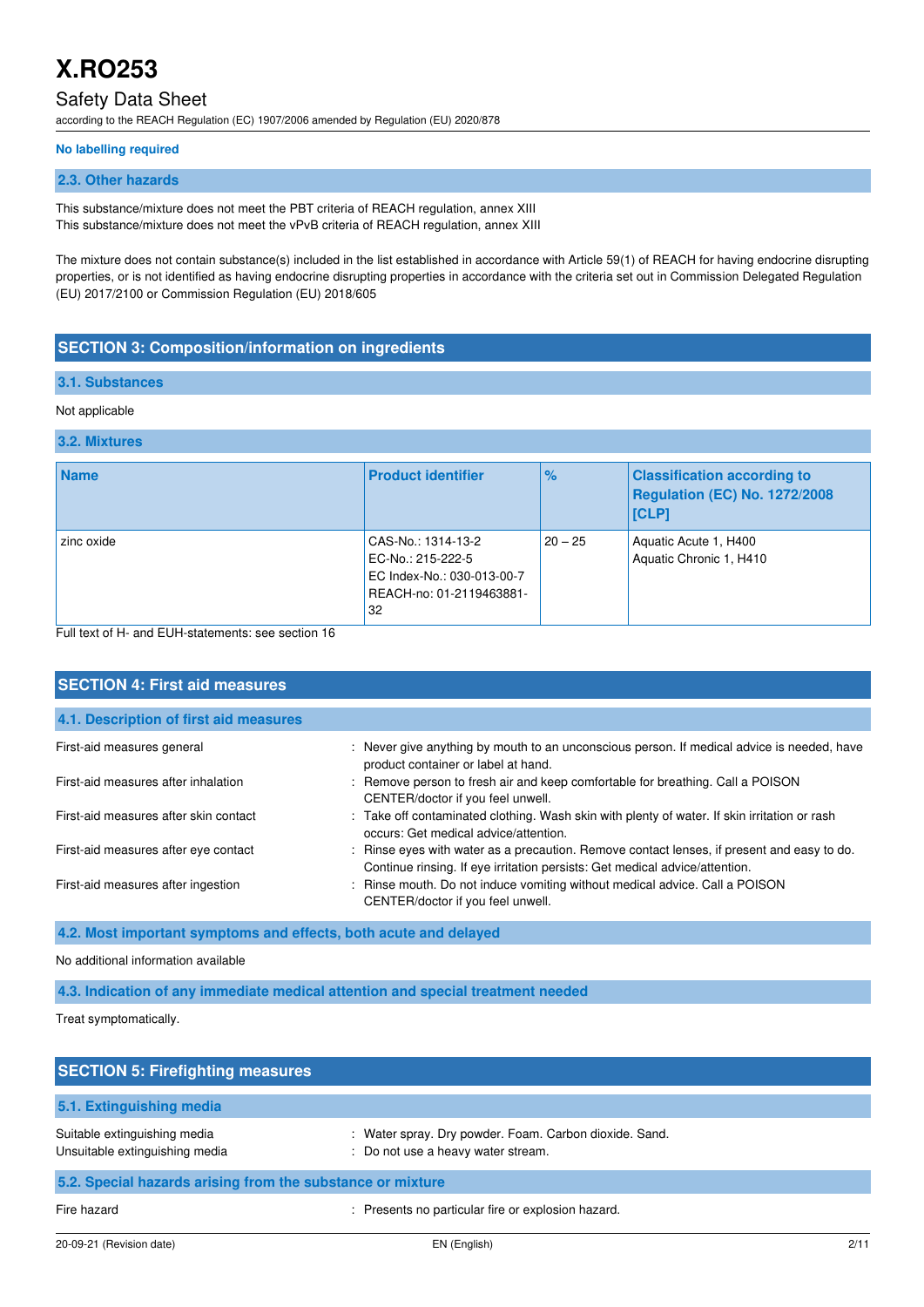## Safety Data Sheet

according to the REACH Regulation (EC) 1907/2006 amended by Regulation (EU) 2020/878

| Hazardous decomposition products in case of fire | : Toxic fumes may be released. For further information, refer to section 10: "Stability and<br>Reactivity".                                 |  |  |
|--------------------------------------------------|---------------------------------------------------------------------------------------------------------------------------------------------|--|--|
| 5.3. Advice for firefighters                     |                                                                                                                                             |  |  |
| Firefighting instructions                        | : Use water spray or fog for cooling exposed containers. Exercise caution when fighting any<br>chemical fire.                               |  |  |
| Protection during firefighting                   | : Do not attempt to take action without suitable protective equipment. Self-contained<br>breathing apparatus. Complete protective clothing. |  |  |
| Other information                                | : Prevent fire fighting water from entering the environment.                                                                                |  |  |

| <b>SECTION 6: Accidental release measures</b>                            |                                                                                                                                                                |  |  |
|--------------------------------------------------------------------------|----------------------------------------------------------------------------------------------------------------------------------------------------------------|--|--|
| 6.1. Personal precautions, protective equipment and emergency procedures |                                                                                                                                                                |  |  |
| 6.1.1. For non-emergency personnel                                       |                                                                                                                                                                |  |  |
| Emergency procedures                                                     | : Ventilate spillage area. Evacuate unnecessary personnel.                                                                                                     |  |  |
| 6.1.2. For emergency responders                                          |                                                                                                                                                                |  |  |
| Protective equipment                                                     | : Do not attempt to take action without suitable protective equipment. For further information<br>refer to section 8: "Exposure controls/personal protection". |  |  |
| <b>Emergency procedures</b>                                              | : Ventilate area.                                                                                                                                              |  |  |
| <b>6.2. Environmental precautions</b>                                    |                                                                                                                                                                |  |  |
| Avoid release to the environment.                                        |                                                                                                                                                                |  |  |
| 6.3. Methods and material for containment and cleaning up                |                                                                                                                                                                |  |  |
| For containment                                                          | . Collect enillage                                                                                                                                             |  |  |

## For containment  $\qquad \qquad$ : Collect spillage. Methods for cleaning up **interpretionally recover the product.** Set of the product of the product. Other information **contrary to the contrary of the Contrary Contrary Contrary Contrary Contrary Contrary Contrary Contrary Contrary Contrary Contrary Contrary Contrary Contrary Contrary Contrary Contrary Contrary Contrary**

## **6.4. Reference to other sections**

For further information refer to section 8 :" Exposure-controls/personal protection". For disposal of contaminated materials refer to section 13 : "Disposal considerations".

| <b>SECTION 7: Handling and storage</b>                            |                                                                                                                                                  |  |  |
|-------------------------------------------------------------------|--------------------------------------------------------------------------------------------------------------------------------------------------|--|--|
| 7.1. Precautions for safe handling                                |                                                                                                                                                  |  |  |
| Precautions for safe handling                                     | Ensure good ventilation of the work station. Wear personal protective equipment.<br>Concerning personal protective equipment to use, see item 8. |  |  |
| Hygiene measures                                                  | : Do not eat, drink or smoke when using this product. Always wash hands after handling the<br>product.                                           |  |  |
| 7.2. Conditions for safe storage, including any incompatibilities |                                                                                                                                                  |  |  |
| Storage conditions                                                | : Keep only in the original container in a cool well ventilated place. Keep container closed<br>when not in use.                                 |  |  |
| Incompatible products                                             | Strong bases. Strong acids. Strong oxidizing agents.                                                                                             |  |  |
| Heat and ignition sources                                         | : Keep away from heat and direct sunlight.                                                                                                       |  |  |
| 7.3. Specific end use(s)                                          |                                                                                                                                                  |  |  |

No additional information available

## **SECTION 8: Exposure controls/personal protection**

## **8.1. Control parameters**

## **8.1.1 National occupational exposure and biological limit values**

No additional information available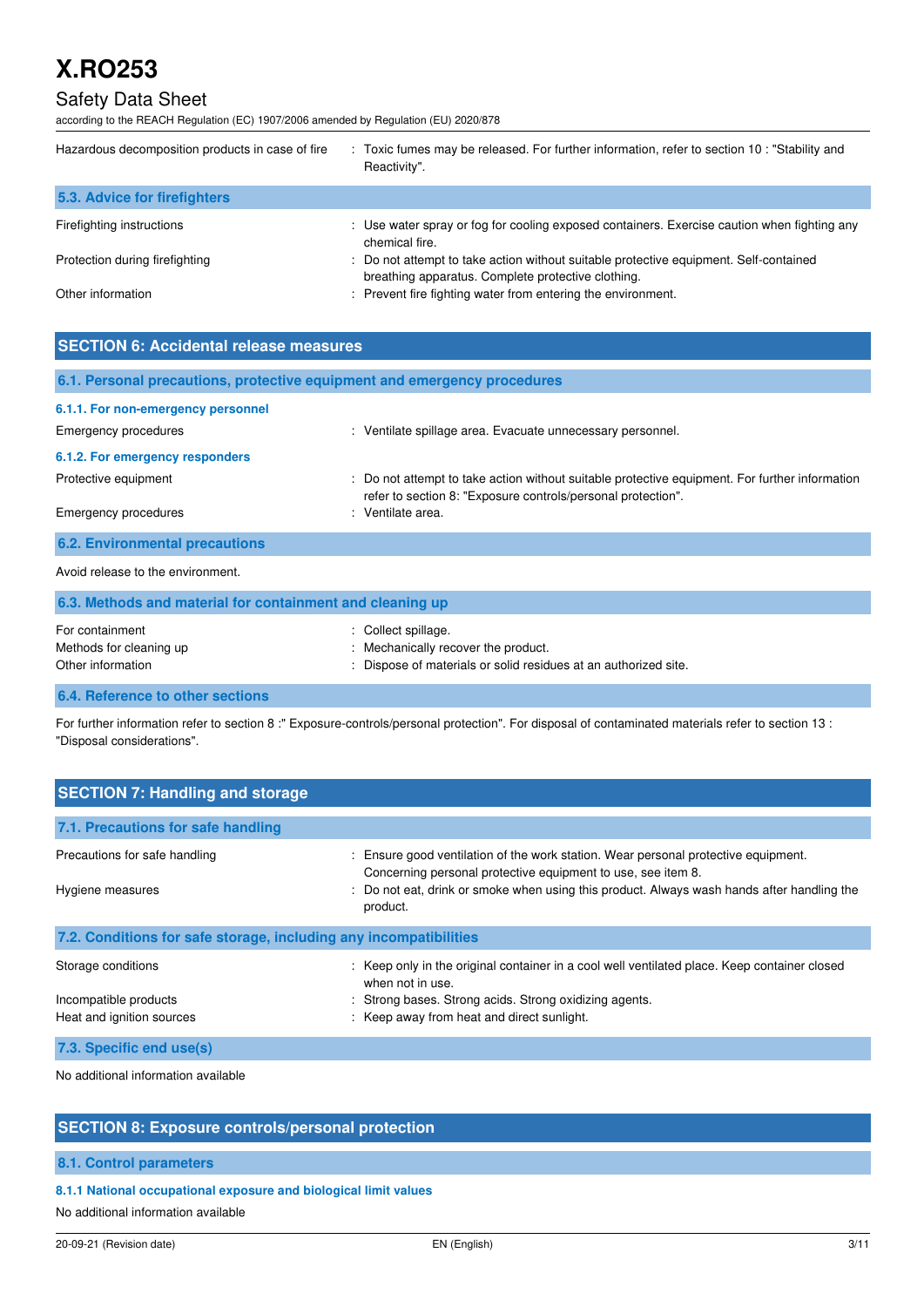## Safety Data Sheet

according to the REACH Regulation (EC) 1907/2006 amended by Regulation (EU) 2020/878

#### **8.1.2. Recommended monitoring procedures**

No additional information available

### **8.1.3. Air contaminants formed**

No additional information available

## **8.1.4. DNEL and PNEC**

No additional information available

### **8.1.5. Control banding**

No additional information available

### **8.2. Exposure controls**

#### **8.2.1. Appropriate engineering controls**

#### **Appropriate engineering controls:**

Ensure good ventilation of the work station.

**8.2.2. Personal protection equipment** 

#### **8.2.2.1. Eye and face protection**

**Eye protection:**  Safety glasses. EN 166

**8.2.2.2. Skin protection** 

**Skin and body protection:**  Wear suitable protective clothing. CEN : EN 340; EN 369; EN 465

#### **Hand protection:**

Wear suitable gloves resistant to chemical penetration. Chemical resistant gloves (according to European standard NF EN 374 or equivalent)

#### **8.2.2.3. Respiratory protection**

### **Respiratory protection:**

No special respiratory protection equipment is recommended under normal conditions of use with adequate ventilation. In case of inadequate ventilation wear respiratory protection. EN 143

### **8.2.2.4. Thermal hazards**

No additional information available

#### **8.2.3. Environmental exposure controls**

#### **Environmental exposure controls:**

Avoid release to the environment.

#### **Other information:**

Do not eat, drink or smoke when using this product. Avoid all unnecessary exposure.

| <b>SECTION 9: Physical and chemical properties</b>         |                     |  |
|------------------------------------------------------------|---------------------|--|
|                                                            |                     |  |
| 9.1. Information on basic physical and chemical properties |                     |  |
| Physical state                                             | : Solid             |  |
| Colour                                                     | : various colors.   |  |
| Odour                                                      | : Not available     |  |
| Odour threshold                                            | : Not available     |  |
| Melting point                                              | : Not available     |  |
| Freezing point                                             | : Not available     |  |
| Boiling point                                              | : Not available     |  |
| Flammability                                               | : Not available     |  |
| <b>Explosive limits</b>                                    | : Not applicable    |  |
| Lower explosive limit (LEL)                                | : Not applicable    |  |
| Upper explosive limit (UEL)                                | : Not applicable    |  |
| Flash point                                                | : Not applicable    |  |
| Auto-ignition temperature                                  | Not applicable<br>÷ |  |
| Decomposition temperature                                  | : Not available     |  |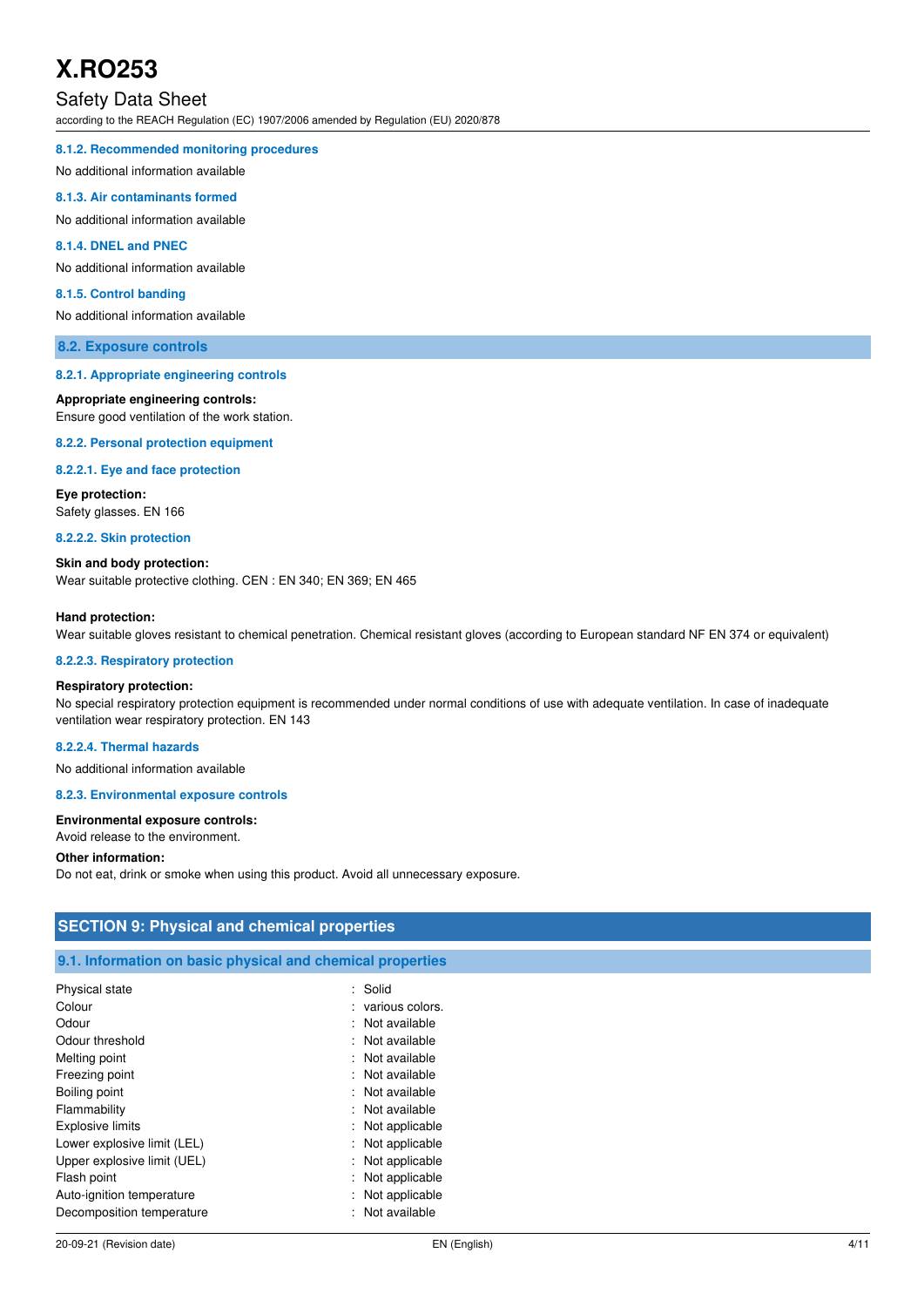## Safety Data Sheet

according to the REACH Regulation (EC) 1907/2006 amended by Regulation (EU) 2020/878

| рH<br>۰.<br>pH solution<br>Viscosity, kinematic<br>Solubility<br>Partition coefficient n-octanol/water (Log Kow)<br>Vapour pressure<br>Vapour pressure at 50 °C<br>Density<br>Relative density<br>Relative vapour density at 20 °C<br>Particle size<br>Particle size distribution<br>Particle shape<br>Particle aspect ratio<br>Particle aggregation state<br>Particle agglomeration state<br>Particle specific surface area | ٠<br>٠<br>$\blacksquare$<br>٠<br>$\blacksquare$<br>$\bullet$<br>$\bullet$<br>$\bullet$<br>$\bullet$ | Not available<br>Not applicable<br>Not available<br>Not available<br>Not available<br>Not available<br>Not available<br>Not available<br>Not applicable<br>Not available<br>Not available<br>Not available<br>Not available<br>Not available<br>Not available<br>Not available |
|------------------------------------------------------------------------------------------------------------------------------------------------------------------------------------------------------------------------------------------------------------------------------------------------------------------------------------------------------------------------------------------------------------------------------|-----------------------------------------------------------------------------------------------------|--------------------------------------------------------------------------------------------------------------------------------------------------------------------------------------------------------------------------------------------------------------------------------|
| Particle dustiness                                                                                                                                                                                                                                                                                                                                                                                                           |                                                                                                     | Not available                                                                                                                                                                                                                                                                  |
|                                                                                                                                                                                                                                                                                                                                                                                                                              |                                                                                                     |                                                                                                                                                                                                                                                                                |

## **9.2. Other information**

## **9.2.1. Information with regard to physical hazard classes**

No additional information available

#### **9.2.2. Other safety characteristics**

No additional information available

## **SECTION 10: Stability and reactivity**

## **10.1. Reactivity**

Stable under normal conditions of use.

**10.2. Chemical stability** 

Stable under normal conditions.

**10.3. Possibility of hazardous reactions** 

No dangerous reactions known under normal conditions of use.

**10.4. Conditions to avoid** 

Keep away from heat and direct sunlight.

**10.5. Incompatible materials** 

Strong bases. Strong acids. Strong oxidation agent.

**10.6. Hazardous decomposition products** 

May liberate toxic gases. Combustion generates: Carbon oxides (CO, CO2).

## **SECTION 11: Toxicological information**

| 11.1. Information on hazard classes as defined in Regulation (EC) No 1272/2008  |                                                          |  |
|---------------------------------------------------------------------------------|----------------------------------------------------------|--|
| Acute toxicity (oral)<br>Acute toxicity (dermal)<br>Acute toxicity (inhalation) | : Not classified<br>: Not classified<br>: Not classified |  |
| zinc oxide (1314-13-2)                                                          |                                                          |  |
| LD50 oral rat                                                                   | $> 5000$ mg/m <sup>3</sup>                               |  |
| LD50 dermal rat                                                                 | > 2000 mg/kg                                             |  |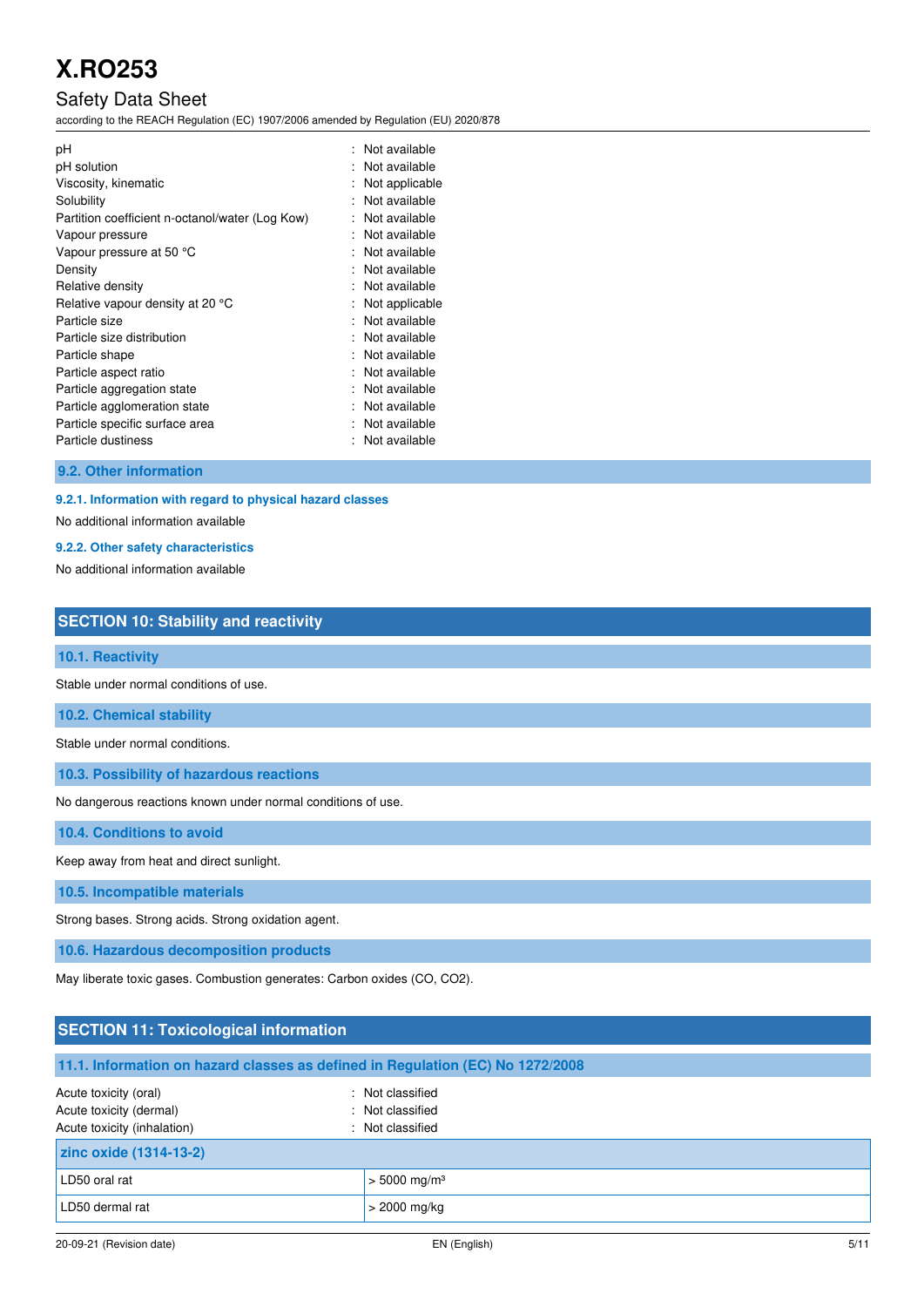## Safety Data Sheet

according to the REACH Regulation (EC) 1907/2006 amended by Regulation (EU) 2020/878

| zinc oxide (1314-13-2)            |                                                 |  |  |
|-----------------------------------|-------------------------------------------------|--|--|
| LC50 Inhalation - Rat             | $> 5700$ mg/m <sup>3</sup> (Exposure time: 4 h) |  |  |
| LC50 Inhalation - Rat (Dust/Mist) | $> 5.7$ mg/l/4h                                 |  |  |
| Skin corrosion/irritation         | : Not classified                                |  |  |
| Serious eye damage/irritation     | : Not classified                                |  |  |
| Respiratory or skin sensitisation | : Not classified                                |  |  |
| Germ cell mutagenicity            | : Not classified                                |  |  |
| Carcinogenicity                   | : Not classified                                |  |  |
| Reproductive toxicity<br>÷        | Not classified                                  |  |  |
| STOT-single exposure              | : Not classified                                |  |  |
| STOT-repeated exposure<br>÷.      | Not classified                                  |  |  |
| Aspiration hazard<br>÷            | Not classified                                  |  |  |

## **11.2. Information on other hazards**

No additional information available

| <b>SECTION 12: Ecological information</b>                                                                                                                                                                                                                                        |                                     |  |  |
|----------------------------------------------------------------------------------------------------------------------------------------------------------------------------------------------------------------------------------------------------------------------------------|-------------------------------------|--|--|
| 12.1. Toxicity                                                                                                                                                                                                                                                                   |                                     |  |  |
| Ecology - general<br>: Toxic to aquatic life with long lasting effects.<br>Hazardous to the aquatic environment, short-term<br>: Not classified<br>(acute)<br>Hazardous to the aquatic environment, long-term<br>: Toxic to aquatic life with long lasting effects.<br>(chronic) |                                     |  |  |
| zinc oxide (1314-13-2)                                                                                                                                                                                                                                                           |                                     |  |  |
| LC50 - Fish [1]                                                                                                                                                                                                                                                                  | $1,1 - 2,5$ ppm                     |  |  |
| EC50 - Crustacea [1]                                                                                                                                                                                                                                                             | $1$ mg/                             |  |  |
| EC50 72h - Algae [1]                                                                                                                                                                                                                                                             | $0,17$ mg/l                         |  |  |
| NOEC (chronic)                                                                                                                                                                                                                                                                   | $0,017$ mg/l                        |  |  |
| 12.2. Persistence and degradability                                                                                                                                                                                                                                              |                                     |  |  |
| No additional information available                                                                                                                                                                                                                                              |                                     |  |  |
| 12.3. Bioaccumulative potential                                                                                                                                                                                                                                                  |                                     |  |  |
| No additional information available                                                                                                                                                                                                                                              |                                     |  |  |
| 12.4. Mobility in soil                                                                                                                                                                                                                                                           |                                     |  |  |
| No additional information available                                                                                                                                                                                                                                              |                                     |  |  |
| 12.5. Results of PBT and vPvB assessment                                                                                                                                                                                                                                         |                                     |  |  |
| <b>X.RO253</b>                                                                                                                                                                                                                                                                   |                                     |  |  |
| This substance/mixture does not meet the PBT criteria of REACH regulation, annex XIII                                                                                                                                                                                            |                                     |  |  |
| This substance/mixture does not meet the vPvB criteria of REACH regulation, annex XIII                                                                                                                                                                                           |                                     |  |  |
| 12.6. Endocrine disrupting properties                                                                                                                                                                                                                                            |                                     |  |  |
| No additional information available                                                                                                                                                                                                                                              |                                     |  |  |
| 12.7. Other adverse effects                                                                                                                                                                                                                                                      |                                     |  |  |
| Additional information                                                                                                                                                                                                                                                           | : Avoid release to the environment. |  |  |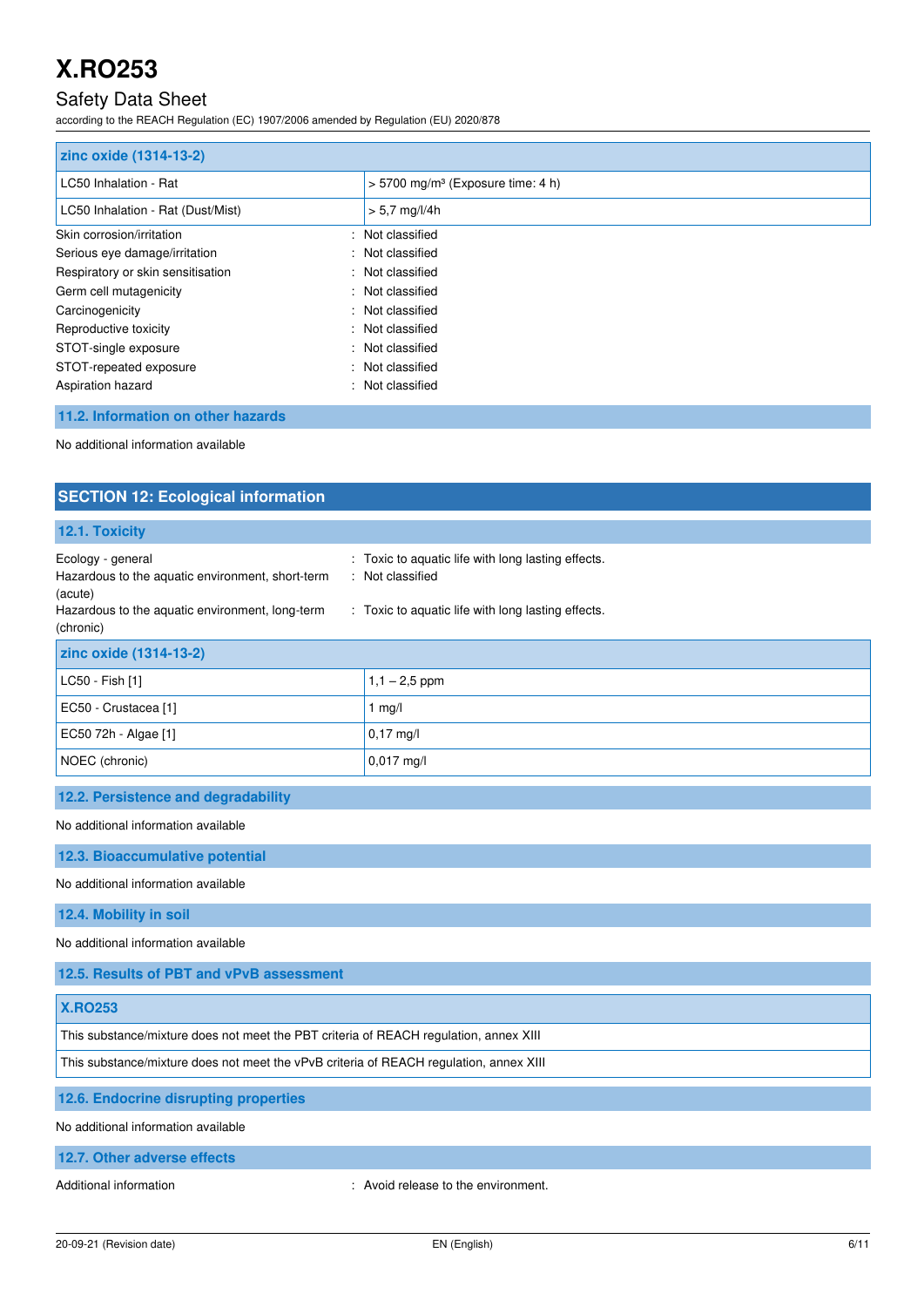## Safety Data Sheet

according to the REACH Regulation (EC) 1907/2006 amended by Regulation (EU) 2020/878

| <b>SECTION 13: Disposal considerations</b>                           |                                                                                                                                                                                        |
|----------------------------------------------------------------------|----------------------------------------------------------------------------------------------------------------------------------------------------------------------------------------|
| <b>13.1. Waste treatment methods</b>                                 |                                                                                                                                                                                        |
| Product/Packaging disposal recommendations<br>Additional information | : Dispose in a safe manner in accordance with local/national regulations.<br>: Empty containers should be taken for recycle, recovery or waste in accordance with local<br>regulation. |
| Ecology - waste materials                                            | : Avoid release to the environment.                                                                                                                                                    |

## **SECTION 14: Transport information**

| In accordance with ADR / IMDG / IATA / ADN / RID                                                                              |                                                                                                                                                           |                                                                                                                               |                                                                                                                               |                                                                                                                               |  |  |
|-------------------------------------------------------------------------------------------------------------------------------|-----------------------------------------------------------------------------------------------------------------------------------------------------------|-------------------------------------------------------------------------------------------------------------------------------|-------------------------------------------------------------------------------------------------------------------------------|-------------------------------------------------------------------------------------------------------------------------------|--|--|
| <b>ADR</b>                                                                                                                    | <b>IMDG</b>                                                                                                                                               | <b>IATA</b>                                                                                                                   | <b>ADN</b>                                                                                                                    | <b>RID</b>                                                                                                                    |  |  |
| 14.1. UN number or ID number                                                                                                  |                                                                                                                                                           |                                                                                                                               |                                                                                                                               |                                                                                                                               |  |  |
| <b>UN 3077</b>                                                                                                                | <b>UN 3077</b>                                                                                                                                            | <b>UN 3077</b>                                                                                                                | <b>UN 3077</b>                                                                                                                | <b>UN 3077</b>                                                                                                                |  |  |
|                                                                                                                               | 14.2. UN proper shipping name                                                                                                                             |                                                                                                                               |                                                                                                                               |                                                                                                                               |  |  |
| <b>ENVIRONMENTALLY</b><br><b>HAZARDOUS</b><br>SUBSTANCE, SOLID,<br>N.O.S. (CONTAINS; zinc.<br>oxide)                          | <b>ENVIRONMENTALLY</b><br><b>HAZARDOUS</b><br>SUBSTANCE, SOLID,<br>N.O.S. (CONTAINS; zinc<br>oxide)                                                       | <b>ENVIRONMENTALLY</b><br><b>HAZARDOUS</b><br>SUBSTANCE, SOLID,<br>N.O.S. (CONTAINS; zinc.<br>oxide)                          | <b>ENVIRONMENTALLY</b><br><b>HAZARDOUS</b><br>SUBSTANCE, SOLID,<br>N.O.S. (CONTAINS; zinc<br>oxide)                           | <b>ENVIRONMENTALLY</b><br><b>HAZARDOUS</b><br>SUBSTANCE, SOLID,<br>N.O.S. (CONTAINS; zinc<br>oxide)                           |  |  |
| <b>Transport document description</b>                                                                                         |                                                                                                                                                           |                                                                                                                               |                                                                                                                               |                                                                                                                               |  |  |
| <b>UN 3077</b><br><b>ENVIRONMENTALLY</b><br><b>HAZARDOUS</b><br>SUBSTANCE, SOLID,<br>N.O.S. (CONTAINS; zinc<br>oxide), 9, III | <b>UN 3077</b><br><b>ENVIRONMENTALLY</b><br><b>HAZARDOUS</b><br>SUBSTANCE, SOLID,<br>N.O.S. (CONTAINS; zinc<br>oxide), 9, III, MARINE<br><b>POLLUTANT</b> | <b>UN 3077</b><br><b>ENVIRONMENTALLY</b><br><b>HAZARDOUS</b><br>SUBSTANCE, SOLID,<br>N.O.S. (CONTAINS; zinc<br>oxide), 9, III | <b>UN 3077</b><br><b>ENVIRONMENTALLY</b><br><b>HAZARDOUS</b><br>SUBSTANCE, SOLID,<br>N.O.S. (CONTAINS; zinc<br>oxide), 9, III | <b>UN 3077</b><br><b>ENVIRONMENTALLY</b><br><b>HAZARDOUS</b><br>SUBSTANCE, SOLID,<br>N.O.S. (CONTAINS; zinc<br>oxide), 9, III |  |  |
| 14.3. Transport hazard class(es)                                                                                              |                                                                                                                                                           |                                                                                                                               |                                                                                                                               |                                                                                                                               |  |  |
| 9                                                                                                                             | 9                                                                                                                                                         | 9                                                                                                                             | 9                                                                                                                             | 9                                                                                                                             |  |  |
|                                                                                                                               |                                                                                                                                                           |                                                                                                                               |                                                                                                                               |                                                                                                                               |  |  |
| 14.4. Packing group                                                                                                           |                                                                                                                                                           |                                                                                                                               |                                                                                                                               |                                                                                                                               |  |  |
| Ш                                                                                                                             | III                                                                                                                                                       | III                                                                                                                           | Ш                                                                                                                             | Ш                                                                                                                             |  |  |
| <b>14.5. Environmental hazards</b>                                                                                            |                                                                                                                                                           |                                                                                                                               |                                                                                                                               |                                                                                                                               |  |  |
| Dangerous for the<br>environment: Yes                                                                                         | Dangerous for the<br>environment: Yes<br>Marine pollutant: Yes                                                                                            | Dangerous for the<br>environment: Yes                                                                                         | Dangerous for the<br>environment: Yes                                                                                         | Dangerous for the<br>environment: Yes                                                                                         |  |  |
| No supplementary information available                                                                                        |                                                                                                                                                           |                                                                                                                               |                                                                                                                               |                                                                                                                               |  |  |
| 14.6. Special precautions for user                                                                                            |                                                                                                                                                           |                                                                                                                               |                                                                                                                               |                                                                                                                               |  |  |
|                                                                                                                               |                                                                                                                                                           |                                                                                                                               |                                                                                                                               |                                                                                                                               |  |  |

| <b>Overland transport</b>        |                           |
|----------------------------------|---------------------------|
| Classification code (ADR)        | $:$ M7                    |
| Special provisions (ADR)         | : 274, 335, 375, 601      |
| Limited quantities (ADR)         | : 5kg                     |
| Excepted quantities (ADR)        | $\pm$ E1                  |
| Packing instructions (ADR)       | : P002, IBC08, LP02, R001 |
| Special packing provisions (ADR) | $:$ PP12. B3              |
| Mixed packing provisions (ADR)   | : MP10                    |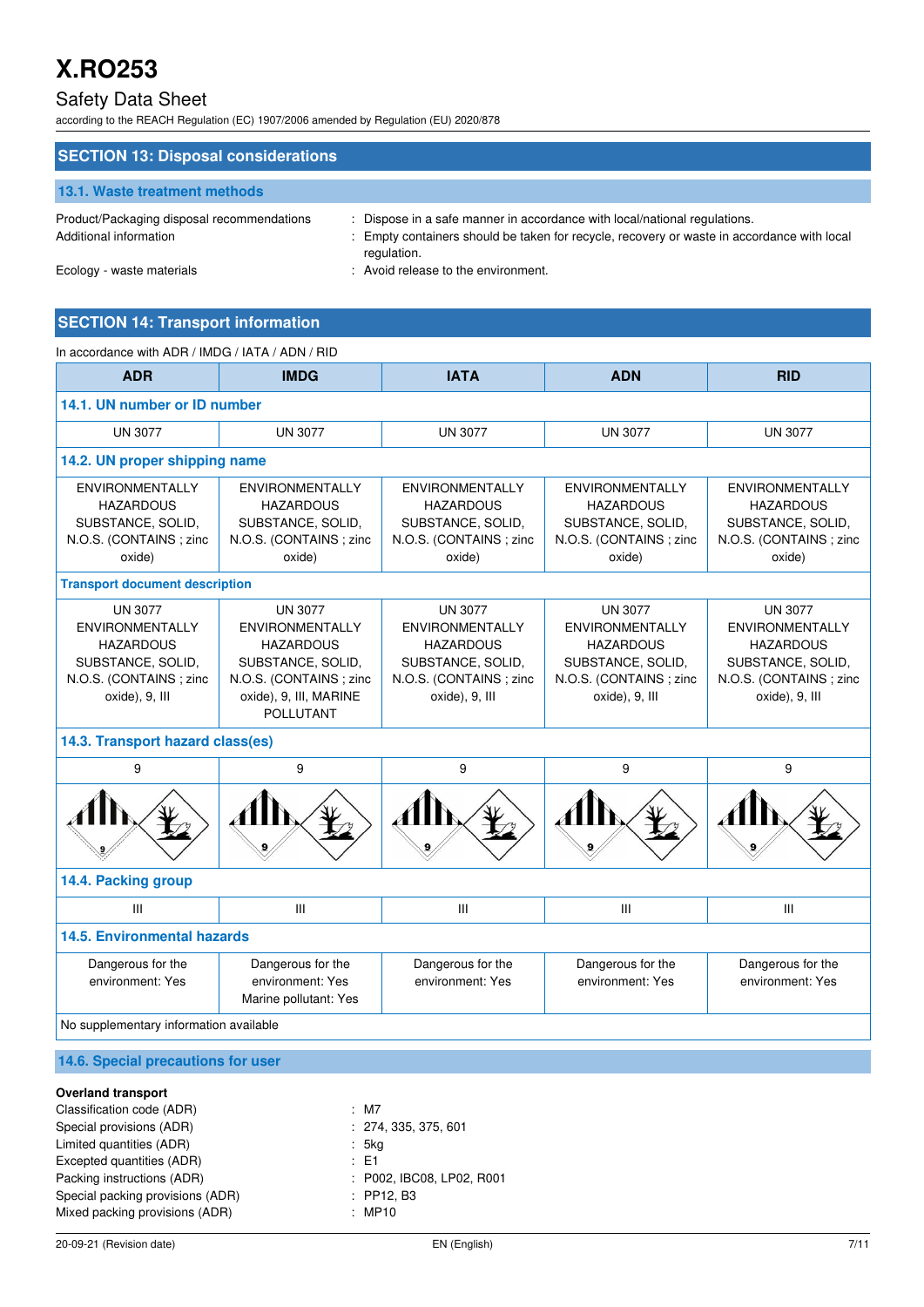## Safety Data Sheet

according to the REACH Regulation (EC) 1907/2006 amended by Regulation (EU) 2020/878

| Portable tank and bulk container instructions (ADR)<br>Portable tank and bulk container special provisions<br>(ADR) | $:$ T1, BK1, BK2, BK3<br>: TP33 |
|---------------------------------------------------------------------------------------------------------------------|---------------------------------|
| Tank code (ADR)                                                                                                     | : SGAV, LGBV                    |
| Vehicle for tank carriage                                                                                           | : AT                            |
| Transport category (ADR)                                                                                            | : 3                             |
| Special provisions for carriage - Packages (ADR)                                                                    | : V13                           |
| Special provisions for carriage - Bulk (ADR)                                                                        | : VC1, VC2                      |
| Special provisions for carriage - Loading, unloading<br>and handling (ADR)                                          | $:$ CV13                        |

Hazard identification number (Kemler No.) : Orange plates is a set of the set of the set of the set of the set of the set of the set of the set of the set of the set of the set of the set of the set of the set of the set of the set of the set of the set of the set o

| 90 |  |
|----|--|
|    |  |
|    |  |

## **Transport by sea**  Special provisions (IMDG)  $\qquad \qquad$  : 274, 335, 966, 967, 969 Limited quantities (IMDG) : 5 kg Excepted quantities (IMDG) : E1 Packing instructions (IMDG) : P002, LP02 Special packing provisions (IMDG) : PP12 IBC packing instructions (IMDG) : IBC08 IBC special provisions (IMDG) : B3 Tank instructions (IMDG) : T1, BK1, BK2, BK3 Tank special provisions (IMDG) : TP33<br>EmS-No. (Fire) : F-A EmS-No. (Fire) EmS-No. (Spillage) : S-F Stowage category (IMDG) **:** A Stowage and handling (IMDG) : SW23 MFAG-No : 171

## **Air transport**

| PCA Excepted quantities (IATA)               | $\pm$ E1                  |
|----------------------------------------------|---------------------------|
| PCA Limited quantities (IATA)                | : Y956                    |
| PCA limited quantity max net quantity (IATA) | $: 30$ kg $G$             |
| PCA packing instructions (IATA)              | : 956                     |
| PCA max net quantity (IATA)                  | : 400kg                   |
| CAO packing instructions (IATA)              | : 956                     |
| CAO max net quantity (IATA)                  | : 400kg                   |
| Special provisions (IATA)                    | $:$ A97, A158, A179, A197 |
| ERG code (IATA)                              | : 9L                      |
|                                              |                           |

transport in bulk.

## **Inland waterway transport**

Classification code (ADN) : M7<br>
Special provisions (ADN) : 274, 335, 375, 601 Special provisions (ADN) Limited quantities (ADN)  $\qquad \qquad$  : 5 kg Excepted quantities (ADN) : E1<br>
Equipment required (ADN) : PP, A Equipment required (ADN) Number of blue cones/lights (ADN) : 0 Additional requirements/Remarks (ADN) : \* Only in the molten state. \*\* For carriage in bulk see also 7.1.4.1. \*\* \* Only in the case of

## **Rail transport**

| $:$ M7                    |
|---------------------------|
| : 274, 335, 375, 601      |
| : 5kg                     |
| $\pm$ E1                  |
| : P002, IBC08, LP02, R001 |
| $:$ PP12. B3              |
| : MP10                    |
| $:$ T1, BK1, BK2          |
|                           |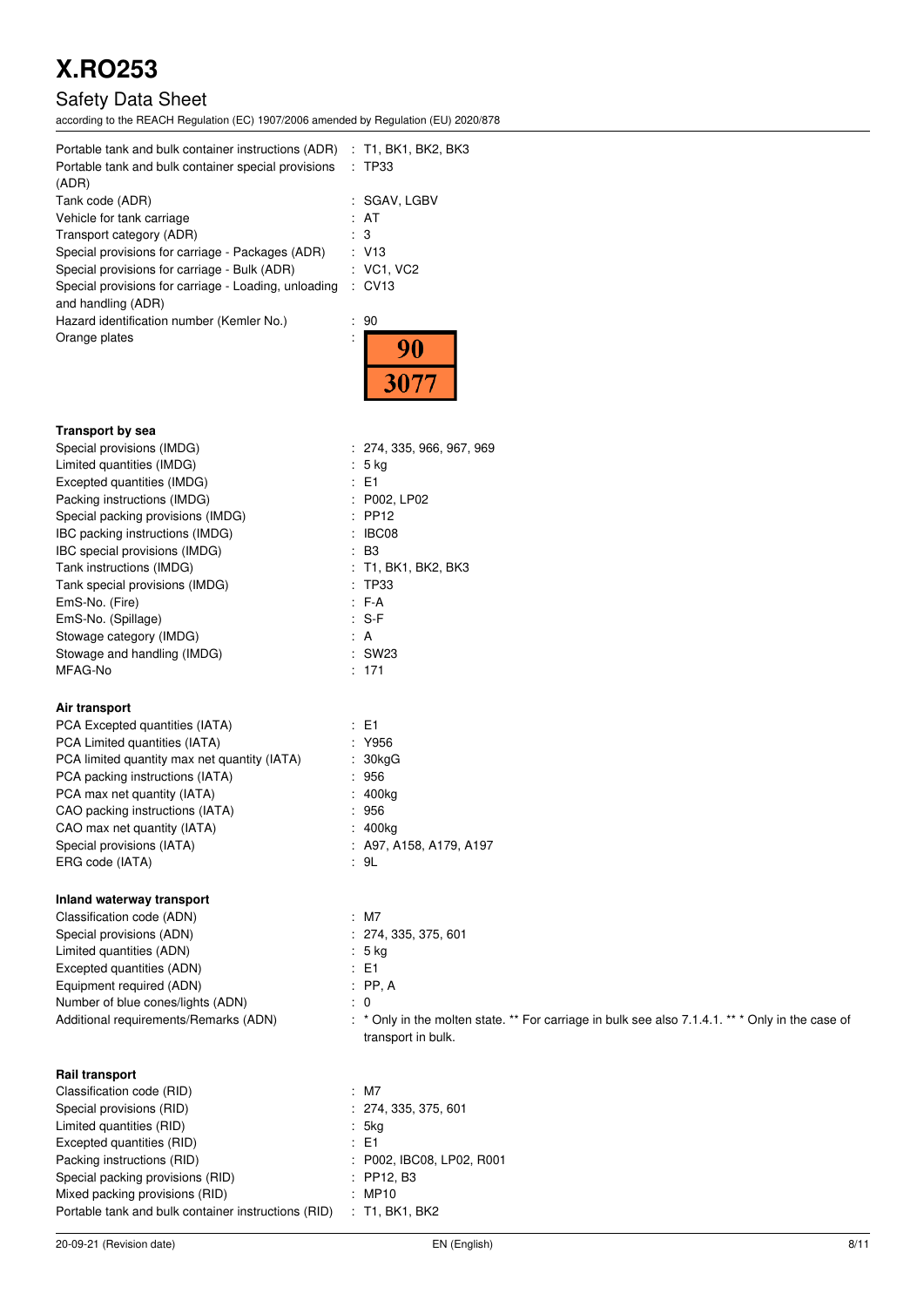## Safety Data Sheet

according to the REACH Regulation (EC) 1907/2006 amended by Regulation (EU) 2020/878

| Portable tank and bulk container special provisions  | : TP33       |
|------------------------------------------------------|--------------|
| (RID)                                                |              |
| Tank codes for RID tanks (RID)                       | : SGAV. LGBV |
| Transport category (RID)                             | : 3          |
| Special provisions for carriage – Packages (RID)     | : W13        |
| Special provisions for carriage - Bulk (RID)         | : VC1, VC2   |
| Special provisions for carriage - Loading, unloading | : CW13, CW31 |
| and handling (RID)                                   |              |
| Colis express (express parcels) (RID)                | : CE11       |
| Hazard identification number (RID)                   | -90          |

**14.7. Maritime transport in bulk according to IMO instruments** 

Not applicable

## **SECTION 15: Regulatory information**

**15.1. Safety, health and environmental regulations/legislation specific for the substance or mixture** 

#### **15.1.1. EU-Regulations**

Contains no REACH substances with Annex XVII restrictions

Contains no substance on the REACH candidate list

Contains no REACH Annex XIV substances

Contains no substance subject to Regulation (EU) No 649/2012 of the European Parliament and of the Council of 4 July 2012 concerning the export and import of hazardous chemicals.

Contains no substance subject to Regulation (EU) No 2019/1021 of the European Parliament and of the Council of 20 June 2019 on persistent organic pollutants

Contains no substance subject to Regulation (EU) 2019/1148 of the European Parliament and of the Council of 20 June 2019 on the marketing and use of explosives precursors.

### **Directive 2012/18/EU (SEVESO III)**

| <b>Seveso III Part I (Categories of dangerous substances)</b> | <b>Qualifying quantity (tonnes)</b> |            |  |
|---------------------------------------------------------------|-------------------------------------|------------|--|
|                                                               | l Lower-tier                        | Upper-tier |  |
| E2 Hazardous to the Aquatic Environment in Category Chronic 2 | 200                                 | 500        |  |

### **15.1.2. National regulations**

### **Netherlands**

| SZW-lijst van kankerverwekkende stoffen            | : None of the components are listed |
|----------------------------------------------------|-------------------------------------|
| SZW-lijst van mutagene stoffen                     | : None of the components are listed |
| SZW-lijst van reprotoxische stoffen - Borstvoeding | : None of the components are listed |
| SZW-lijst van reprotoxische stoffen -              | : None of the components are listed |
| Vruchtbaarheid                                     |                                     |
| SZW-lijst van reprotoxische stoffen – Ontwikkeling | : None of the components are listed |
|                                                    |                                     |

**15.2. Chemical safety assessment** 

No chemical safety assessment has been carried out

## **SECTION 16: Other information**

| <b>Indication of changes</b> |                     |          |                 |  |
|------------------------------|---------------------|----------|-----------------|--|
| <b>Section</b>               | <b>Changed item</b> | Change   | <b>Comments</b> |  |
|                              | Revision date       | Modified |                 |  |
|                              | Supersedes          | Modified |                 |  |
|                              | SDS EU format       | Modified |                 |  |
| 16                           | Data sources        | Modified |                 |  |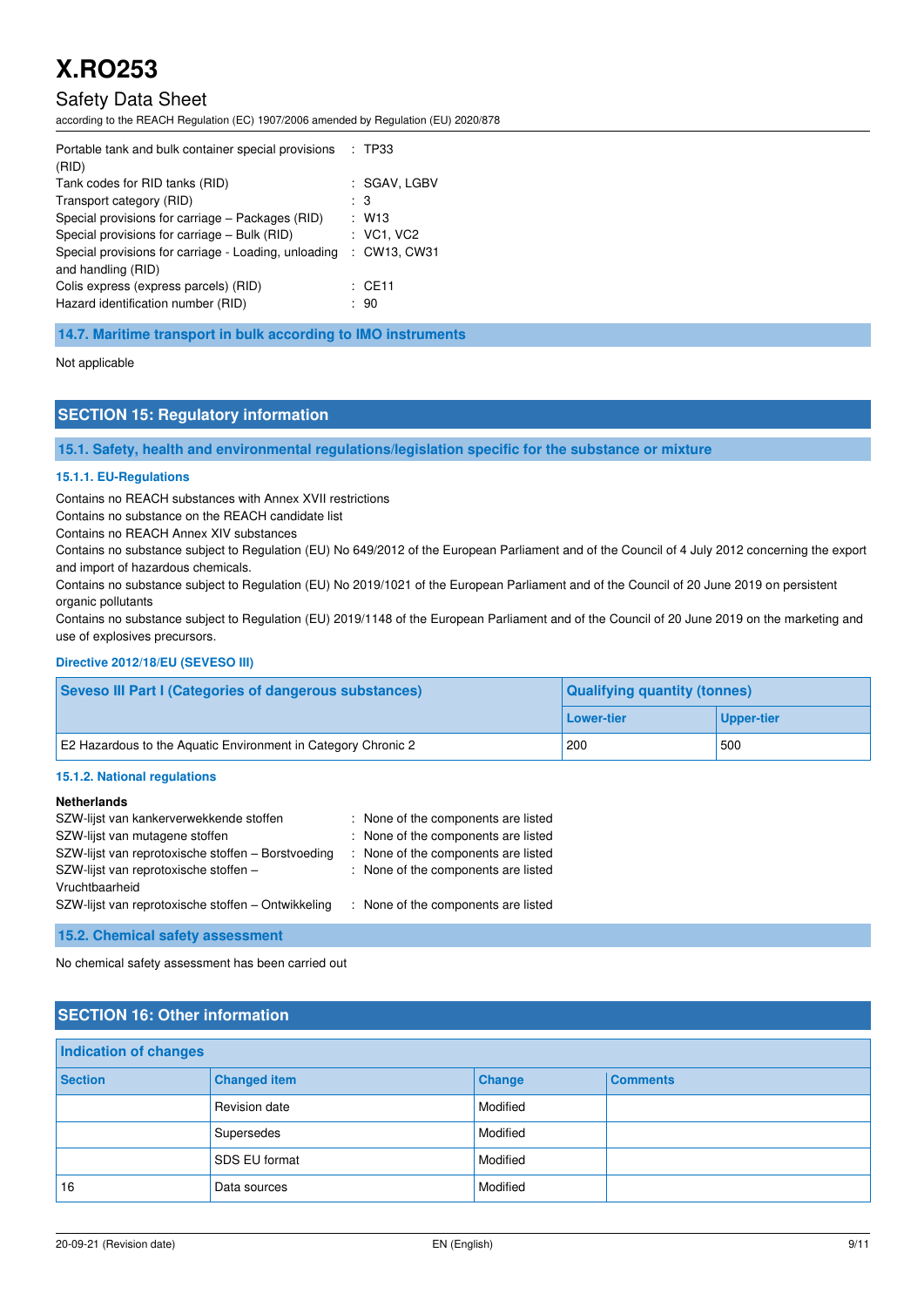## Safety Data Sheet

according to the REACH Regulation (EC) 1907/2006 amended by Regulation (EU) 2020/878

| <b>Abbreviations and acronyms:</b> |                                                                                                                                                                                        |  |  |
|------------------------------------|----------------------------------------------------------------------------------------------------------------------------------------------------------------------------------------|--|--|
| <b>ADR</b>                         | European Agreement concerning the International Carriage of Dangerous Goods by Road                                                                                                    |  |  |
| ATE                                | <b>Acute Toxicity Estimate</b>                                                                                                                                                         |  |  |
| CAS                                | CAS (Chemical Abstracts Service) number                                                                                                                                                |  |  |
| <b>CLP</b>                         | Classification Labelling Packaging Regulation; Regulation (EC) No 1272/2008                                                                                                            |  |  |
|                                    | CMR: Carcinogeen, Mutageen, Reprotoxisch                                                                                                                                               |  |  |
|                                    | <b>CSA: Chemical Safety Assessment</b>                                                                                                                                                 |  |  |
|                                    | <b>CSR: Chemical Safety Report</b>                                                                                                                                                     |  |  |
| <b>DNEL</b>                        | Derived-No Effect Level                                                                                                                                                                |  |  |
|                                    | EC50: Median Effective Concentration (required to induce a 50% effect)                                                                                                                 |  |  |
|                                    | EINECS: European Inventory of Existing Commercial Chemical Substances                                                                                                                  |  |  |
|                                    | GHS: Globally Harmonized System of Classification and Labelling of Chemicals                                                                                                           |  |  |
|                                    | IATA: International Air Transport Association                                                                                                                                          |  |  |
|                                    | IMDG: International Maritime Code for Dangerous Goods                                                                                                                                  |  |  |
|                                    | LC50: Lethal concentration, 50 percent                                                                                                                                                 |  |  |
|                                    | LD50: Lethal dose, 50 percent                                                                                                                                                          |  |  |
| <b>PBT</b>                         | Persistent Bioaccumulative Toxic                                                                                                                                                       |  |  |
|                                    | PNEC: Predicted No Effect Concentration (for environment)                                                                                                                              |  |  |
|                                    | REACH: Registration, Evaluation and Authorisation of Chemical substances                                                                                                               |  |  |
|                                    | RID: Règlement international concernant le transport des marchandises dangereuses par chemin de fer (Regulations<br>Concerning the International Transport of Dangerous Goods by Rail) |  |  |
|                                    | SVHC: Substances of Very High Concern                                                                                                                                                  |  |  |
| vPvB                               | Very Persistent and Very Bioaccumulative                                                                                                                                               |  |  |

Data sources **1997/2006** : ECHA (European Chemicals Agency). according to Regulation (EC) No. 1907/2006 (REACH) with its amendment Regulation (EU) 2020/878.

Other information  $\qquad \qquad$ : REACH Disclaimer:

This information is based on current knowledge. Consistency of data in the SDS with CSR is considered, as far as the information is available at the time of compilation (cfr Revision date and Version number). DISCLAIMER OF LIABILITY The information in this SDS was obtained from sources which we believe are reliable. However, the information is provided without any warranty, express or implied, regarding its correctness. The conditions or methods of handling, storage, use or disposal of the product are beyond our control and may be beyond our knowledge. For this and other reasons, we do not assume responsibility and expressly disclaim liability for loss, damage or expense arising out of or in any way connected with the handling, storage, use or disposal of the product. This SDS was prepared and is to be used only for this product. If the product is used as a component in another product, this SDS information may not be applicable.

| <b>Full text of H- and EUH-statements:</b> |                                                                   |  |  |
|--------------------------------------------|-------------------------------------------------------------------|--|--|
| Aquatic Acute 1                            | Hazardous to the aguatic environment - Acute Hazard, Category 1   |  |  |
| Aquatic Chronic 1                          | Hazardous to the aquatic environment - Chronic Hazard, Category 1 |  |  |
| H400                                       | Very toxic to aquatic life.                                       |  |  |
| H410                                       | Very toxic to aquatic life with long lasting effects.             |  |  |
| H411                                       | Toxic to aquatic life with long lasting effects.                  |  |  |